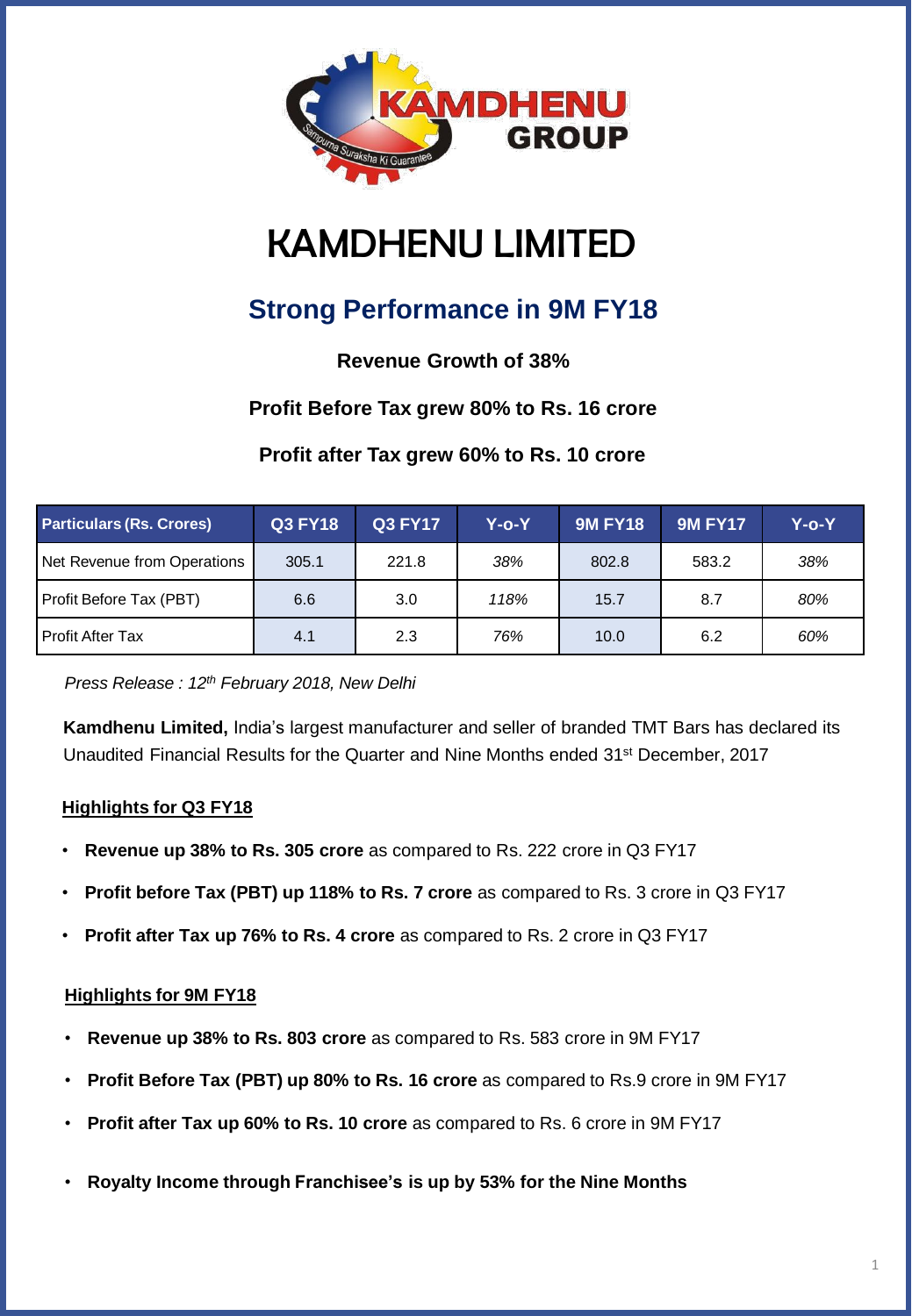

*Commenting on the results and performance, Mr. Satish Kumar Agarwal, Chairman & Managing Director said:*

*"I am glad to share that our Company reported Revenues of Rs. 803 crores with PBT and PAT* of Rs. 16 crores and Rs. 10 crores respectively in the first nine months of FY18. We have seen *strong performance of the quarter and nine months of FY18. Net Revenue from paint business has also increased by 18% in the nine months of FY18.*

*Kamdhenu intend to provide quality building materials to construction and real estate industry through efficient Franchisee Business Model and Pan India distribution network. Our aim is to increase our franchisee base with high capacities. Our royalty income has also increased by 53% in 9M FY18. During the current year, we have increased the royalty charges on our new premium product KAMDHENU NXT TMT Bars by Rs.100 per metric tonne. For the paints division, the company is focusing on eco-friendly and premium decorative paints.*

*Post GST, we are seeing consolidation taking place in the TMT Steel Bar Industry. We expect the trend to continue which will be beneficial to us. We looked at GST readiness as an opportunity to stand out from the rest of the industry which enabled us to embrace it better than other industry verticals.*

*Kamdhenu Limited has grown steadily which reflects the success of its franchise business model. We have also taken several key growth-oriented initiatives to capitalize on industry opportunities arising out of high growth in the real estate and construction sector supported by the various steps taken by the government to achieve its Housing for All objective by 2022. With the government pushing its objective of Housing for All and we being in the retail segment, we expect significant growth for us in the coming few years."*